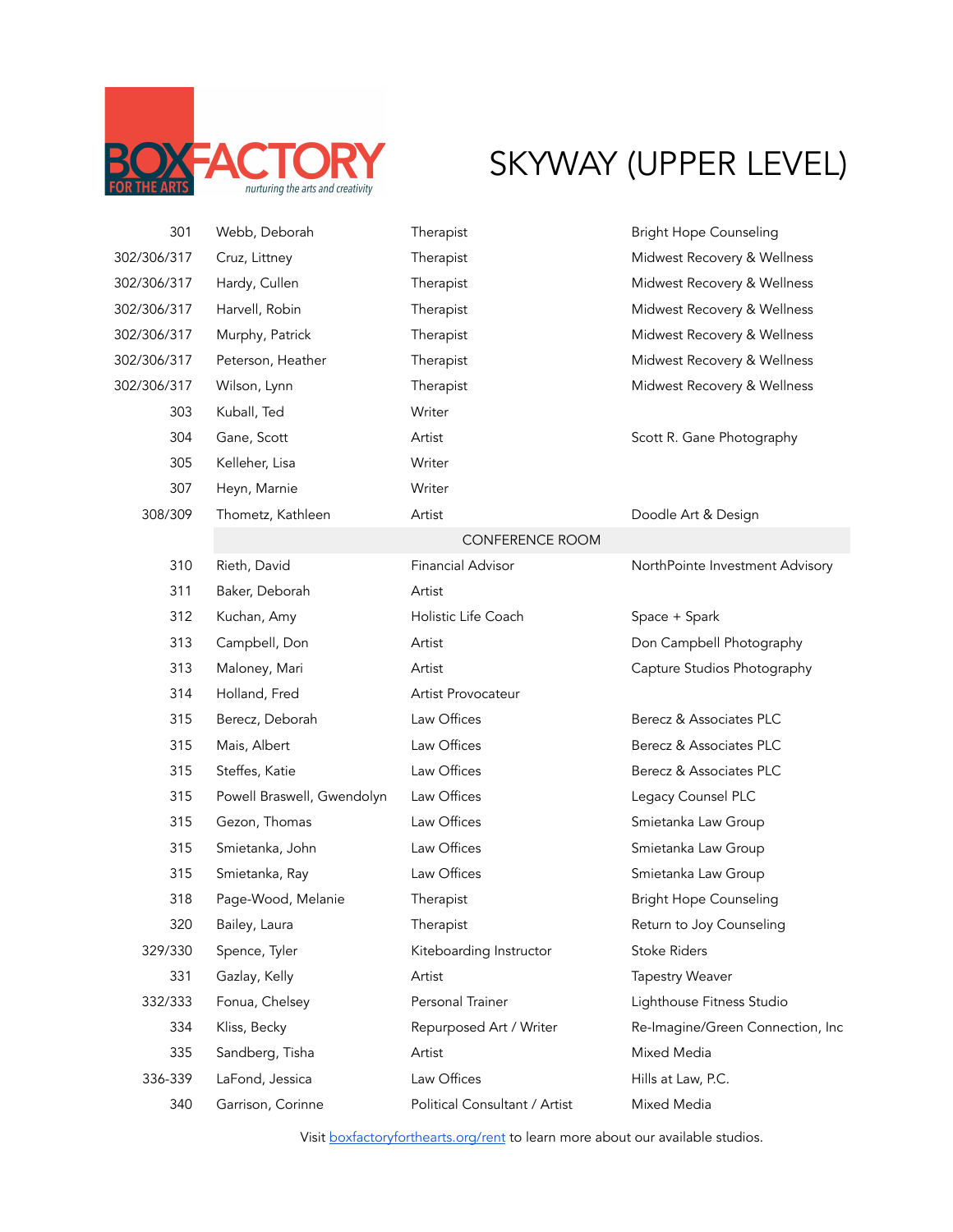

## ORY RIVERWALK (LOWER LEVEL)

| 120-A   | Styx, Sherrie           | Artist                            | Styx River Art   Ceramics & Jewelry       |
|---------|-------------------------|-----------------------------------|-------------------------------------------|
| $120-B$ | Cook, Gary              | Artist                            | Glass                                     |
| 120-C   | Graham, Michael         | Artist                            | Ceramics                                  |
| 120-D   | Wyngarden, Nana         | Artist                            | Paintings & Mixed Media                   |
| 121/122 | Hungerford, Rebecca     | Artist                            | The Pewter Shop                           |
| 123     |                         | <b>HOMESCHOOL ROOM</b>            |                                           |
| 126     | Plee, Susan             | Artist                            | <b>Plee's Reincarnations</b>              |
| 127     | Tan, Lynne              | Artist                            | Lynne Tan Ceramics                        |
| 128     | Peterson, Carolyn       | Artist                            | <b>Needle Crafts</b>                      |
| 128     | Smith, Conrad           | Artist                            | Drawings                                  |
| 129     | Densmore, Diana         | Artist                            | Multi-Media Arts                          |
| $130-A$ | Meyer, Marten           | Artist                            | Paintings & Drawings                      |
| 130-B   | Pierard-D'Herde, Nicole | Artist                            | Paintings                                 |
| 131     | Feldmeier, Carly        | Holistic Nutritionist & Herbalist | Nurturing through Nature                  |
| 132     | Owen, John              | Artist                            | Tuscan Light FotoArt Studio               |
| 133     | Barowicz, Denise        | Artist                            | Hilda Designs   Sewing & Knitting         |
| 134     | Rendell, Drew           | Artist                            | Drew Rendell Jewelry                      |
| 143     | Huber, Salle            | Pilates & Movement Instructor     | The Aware Lab for Movement and Creativity |
| 144     | DeMeester, Susan        | Artist                            | DeMeester Ltd.   Jewelry & Watches        |
| 145     | Noe, Sara               | Artist                            | Woochie's World   Mixed Media             |

## NORTH DOOR (REAR ENTRANCE):

| 160     | Guisbert, Jennifer | Training & Development Consultant Guisbert Consulting         |                                 |
|---------|--------------------|---------------------------------------------------------------|---------------------------------|
| 161     | Koch, Michael      | Artist                                                        | <b>Music</b>                    |
| 163     | Delgado, Natalie   | Performing Arts Instructor                                    | Miss Natalie's Rhythm and Dance |
| 165-A   | Baldwin, Erin      | Artist                                                        | Ella's Soapbox   Handmade Soap  |
| $165-B$ | Hines, Megan       | Counseling, Coaching & Art Therapy The Wholehearted Classroom |                                 |

Visit boxfactoryforthearts.org/rent to learn more about our available studios.